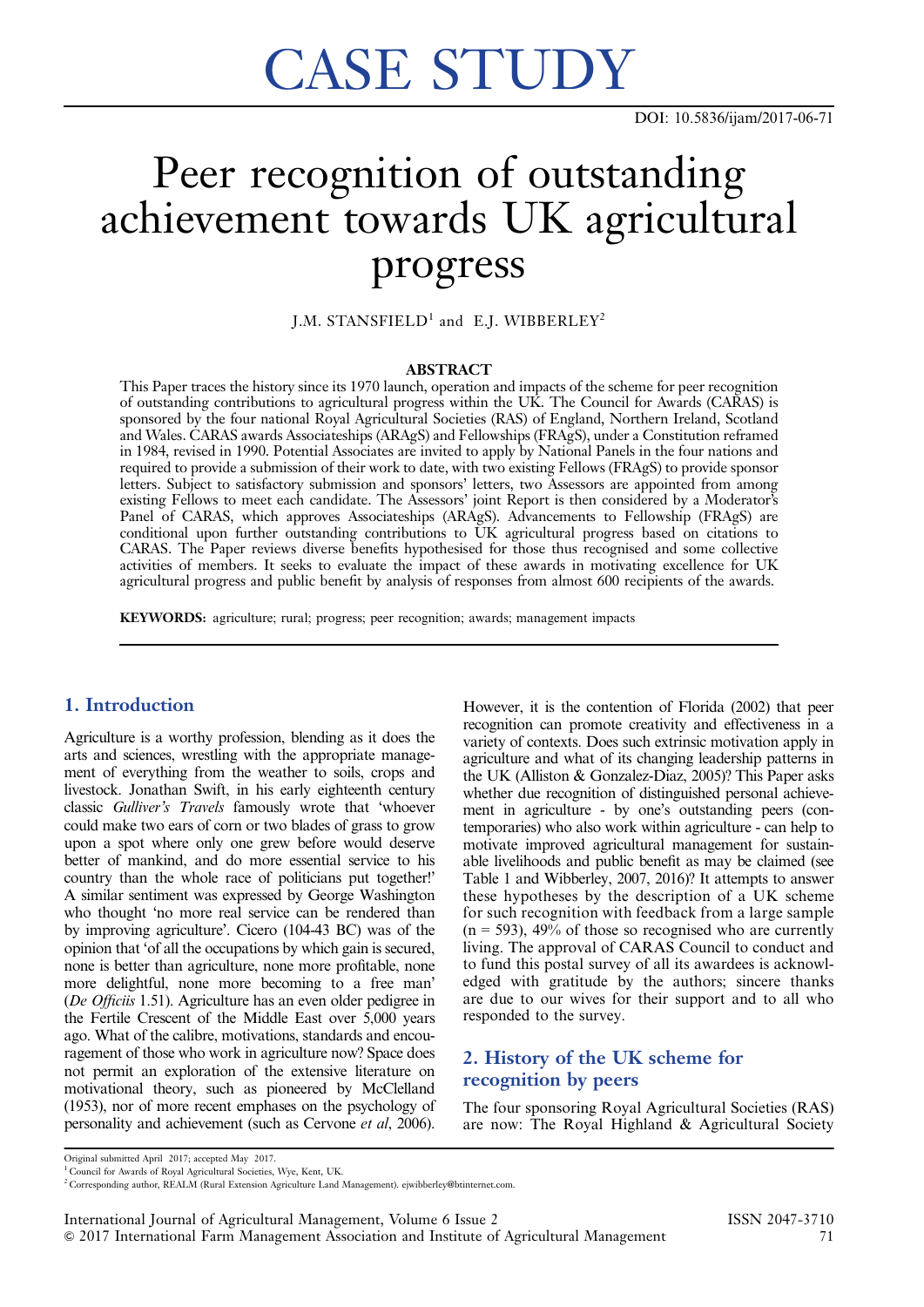#### <span id="page-1-0"></span>Table 1: What outcomes might follow public recognition of agriculturalists by their peers?

- 1. Consumers gaining quality assurance of the producer not just the product (though obviously linked) transferable between employers and/or clients for produce and outputs.
- 2. Recruitment of young and new entrants through a recognised, practically relevant route.
- 3. Fellowship channel for existing leading practitioners to share systematic lifelong learning.
- 4. Solidarity of competence with others engaged in varied aspects of agriculture.
- 5. Credibility and coherence of experience and skills to approach policy-makers and public.
- 6. Boosted morale of those engaged in our most fundamentally important economic activity.
- 7. Being part of a voluntary scheme to shape the future rather than have it shaped for us.



Figure 1: RASE / RHASS / RUAS / RWAS = sponsoring Royal Agricultural Societies of CARAS Scheme in UK

of Scotland (RHASS – founded in 1784), The Royal Agricultural Society of England (RASE – founded in 1838), The Royal Ulster Agricultural Society (RUAS – founded in 1854) and The Royal Welsh Agricultural Society (RWAS Ltd. – founded in 1904). CARAS (The Council for Awards of Royal Agricultural Societies) acts on behalf of these four national Royal Agricultural Societies. Throughout this Paper when 'CARAS' is used as shorthand it must be remembered that it is 'The Fellowship of Royal Agricultural Societies administered by CARAS' Figure 1.

In 1969, discussions took place at the instigation of Everard Hosking of the RASE who had envisioned and catalysed the setting up of a working party and invited collaboration from the RHASS and the RWAS to establish a Fellowship scheme for those making significant contributions to the benefit of farming. Alongside practising farmers it would include those in the professions and ancillary industries (Soper, 1994). The three RAS agreed to set up a Council of Fellows of Royal Agricultural Societies to make awards in two grades – a senior award of Fellowship and a supporting award of Associateship. The scheme was launched in 1970 with an initial award of some 70 Fellowships to a group of distinguished agriculturalists from the three countries, with Eric Tasker as Secretary under the chairmanship of Everard Hosking. He was succeeded as Chairman by Sir Harold Sanders, who was followed by Robert F.Gregor MBE of the RHASS (Gregor, 2010). Council meetings were held in London, first at the RASE in Belgrave Square, then at the NFU in Knightsbridge and subsequently at the Farmers' Club in Whitehall Court where many of them continue to this day. Associateship was initially to be awarded to those who submitted a 10,000 word dissertation demonstrating significant contribution to practical agricultural progress, to be examined by two Fellows. However, such lengthy writing asked too much of busy farmers and a crisis was reached in 1982 when the Council rejected reforms proposed by the RASE, which withdrew its support in 1983 as a consequence (Soper, 1994). There were also some within the Council at that time who wanted it to assume a political role within agriculture, and at the same time quickly to enlarge the Fellowship by direct election of a considerable number of Fellows. This factor also led to the crisis (Gregor, 2010). At that point, the RUAS was invited to join the remaining two RAS and the UK Council for Awards of Royal Agricultural Societies (CARAS) was established in 1984, with its present Constitution from 1990, and gained UK Registered Charity status (No.327030). From 1983/4, it was under the chairmanship of Sir Meuric Rees CBE of Wales, with John Wigley OBE as Secretary and Professor Jim S. Hall CBE as Moderator. It followed on from that begun in 1970 as a Council of Fellows of the three national Royal Agricultural Societies of the UK, as a 'grandparent generation' of those widely acknowledged as having made contributions of real distinction to agricultural progress within the UK, who were designated as foundation Fellows. English members kept their links going after RASE withdrawal – including Ian Gibb OBE who served as CARAS Secretary from 1989-2000. RASE rejoined the scheme in 1991 and provided the next Moderator, Dr Tony Harris CBE who served until 2009.

The objective is to recognise, through this Awards scheme, distinguished achievement in agriculture and related land-based industries, though only with capacity to take account of and evaluate contributions made within the UK. Thus CARAS exists to recognise outstanding contributions already made to agricultural/rural progress but does it not also stimulate and encourage yet further excellence of contributions from its recognised members? The Awards embrace not only practical farming and the development of new husbandry practices, but also research, technology, economics, education, farming care, communication and administration. A Fellowship (FRAgS) or Associateship (ARAgS) is a recognition of outstanding contribution by an individual to the understanding, efficiency and well-being of agriculture. To date, some 1,500 individuals have been so recognised and there are currently some 870 Fellows and some 340 Associates. Council is aware that there will be many other candidates worthy of consideration by meeting the high standards required for an award. It seeks constantly to encourage existing Fellows to nominate such people to the National Panel of the candidate's nation of UK residence for them to consider and invite to apply.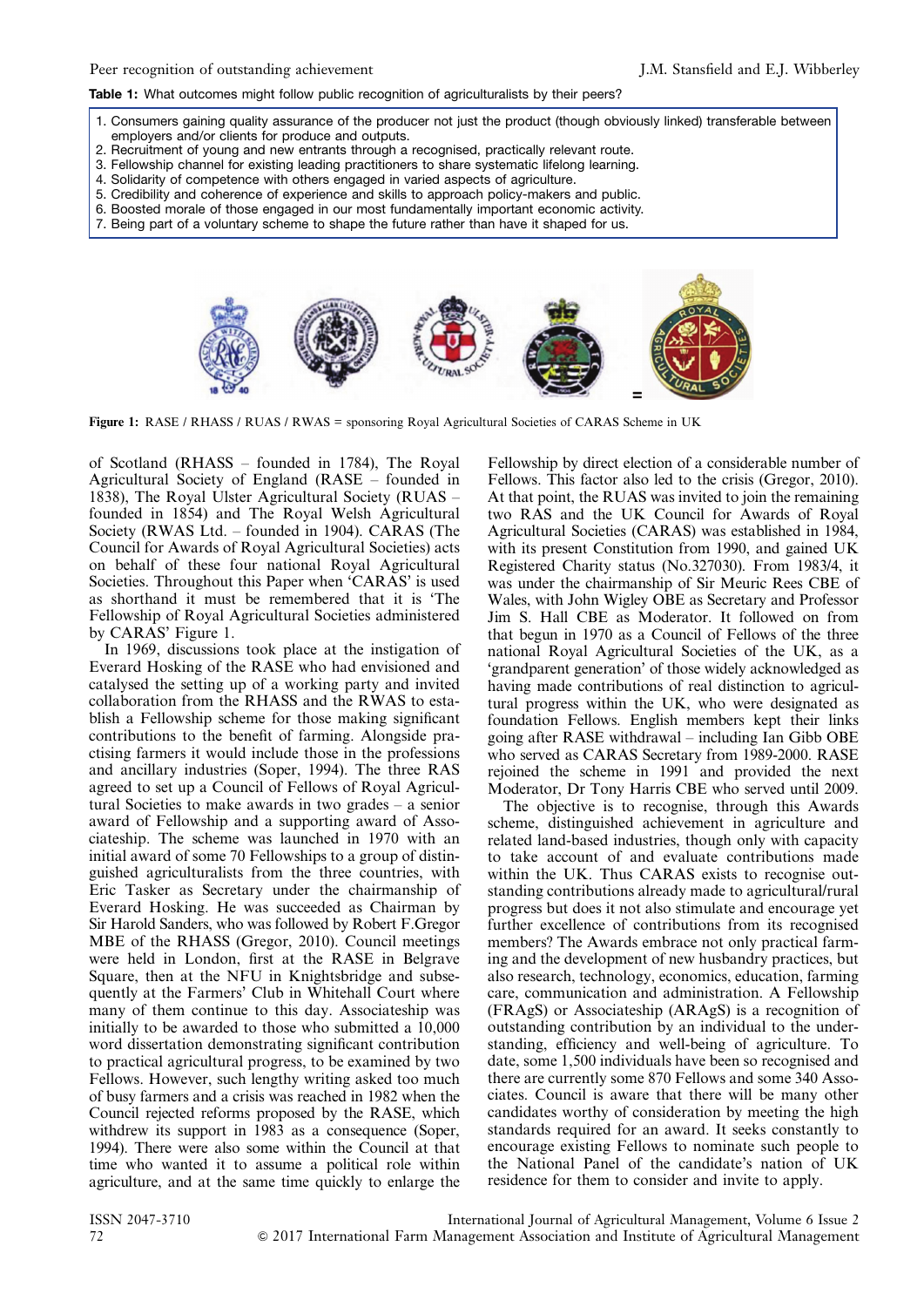# 3. Operation of the CARAS scheme in the UK

### Administration

The scheme is administered by the Council for Awards, which consists of representatives of the participating Royal Agricultural Societies, members elected by the Fellows, ex-officio and co-opted members. The Council is supported by a National Panel in each of the four nations of the UK. Candidates for awards are initially invited by National Panels before recommendation to the Council (Table 2).

Associateship (ARAgS) is a recognition of meritorious contribution to the agricultural and land-based industries of the UK and is awarded to those who can demonstrate the required high level of achievement. Candidates do not apply but are invited to do so by Panels appointed within each of the four UK nations, nominating two existing Fellows as sponsors to vouch for their outstanding work.

Fellowship (FRAgS) is the senior Award of the Council. Associates may be considered for advancement to Fellowship if they can demonstrate a continuing significant contribution to agricultural and rural progress in the UK, although advancement is by no means automatic. Occasionally, the Council may award a Fellowship directly for exceptional achievement.

Holders of the Awards of ARAgS and FRAgS cover a wide spectrum. The Awards reward personal achievement in a professional capacity and recipients are frequently individuals of influence within Agriculture. They range from practical farmers to academics, company directors, media practitioners, administrators, advisors,

consultants and those concerned with the well-being of farming and rural communities.

# 4. Expected privileges and benefits of fellowship and associateship

Members are identified with others who have demonstrated excellence and achievement thus comprising a distinctive group with much to contribute to the future development of UK agriculture, its associated industries and to wider rural progress for public benefit. National Panels arrange meetings and visits to discuss and exchange ideas. Social events provide an opportunity to meet with other Fellows and Associates. Newsletters and Reports on conferences and seminars are circulated regularly. Members of one of the sponsoring Royal Agricultural Societies can enjoy privileges of membership of the other participating Societies on application and at its discretion. A Fellowship or Associateship of Royal Agricultural Societies is a prestigious honour – a recognition of outstanding contribution to the understanding, efficiency and well-being of UK agriculture (Table 3).

# 5. Methodology and results of membership survey: impacts of recognition

A simple, one side of A4 questionnaire was sent out in January 2017 to all Fellows and Associates of Royal Agricultural Societies in the UK (just over 1200), with a stamped addressed envelope for ease of reply. Members were given over three weeks to respond. Many of the

Table 2: Entry Procedure of CARAS Scheme in the UK

- 1. Candidates when invited by the National Panel of the UK nation where they live should submit the application form together with an outline of their contributions to agricultural and rural progress. The form and entry fee should be forwarded to the Hon Secretary.
- 2. Candidates must be sponsored by two Fellows (holders of FRAgS). 3. Applications are subject to approval of a National Panel prior to submission to Council.
- 4. Two Assessors appointed by Council will interview the candidate to discuss the farming system, practice, project or personal contribution upon which the submission is based.
- 5. The Assessors will then prepare a Report on the interview for the Council.
- 6. On consideration of the Assessors' Report by the Moderator's Panel of the Council, a positive outcome will result in the award of Associateship (ARAgS).
- 7. Certificates are presented at appropriate events of participating Royal Agricultural Societies.

### Table 3: Some intended Benefits of CARAS membership

- 1. Recognition of one's outstanding contributions to agricultural/rural progress;
- 2. Fellowship with others who have made similarly important practical contributions;
- 3. Database: Receipt of Annual Bulletin listing all members over 1200 now and detailing new members and those advanced to Fellowship, with overviews of their contributions;
- 4. New members: Ability to propose and seek out potential new members thus championing the cause of agricultural progress, which depends on a continual flow of creative people;
- 5. Networking with others to further the cause of agri-rural progress via influencing thinking, research and policy priorities, encouraging and highlighting practical innovations in agricultural science, technology, production, management, marketing and care in agriculture;
- 6. Invitations to Shows and other events field trips and a February conference in the case of the Scottish and Welsh Panels but members are also welcome to various events in the other nations;
- 7. Expert Panels: Members may be invited to join panels or catalyse them on specific issues related to their expertise;
- 8. Service within CARAS: Fellows may write sponsorship letters for new candidates, and some may be invited to act as Assessors, or to serve on their National Panel, or on Council;
- 9. Publications: Members are circulated twice yearly with the Bulletin in March and the July Newsletter, and by their National Panels during each year;
- 10. Collectively, members of the Fellowship across the UK act as independent custodians of the cause of agricultural and rural progress, bringing together those from diverse sectors - farming, research, government, commercial, communication - in all four nations of the UK.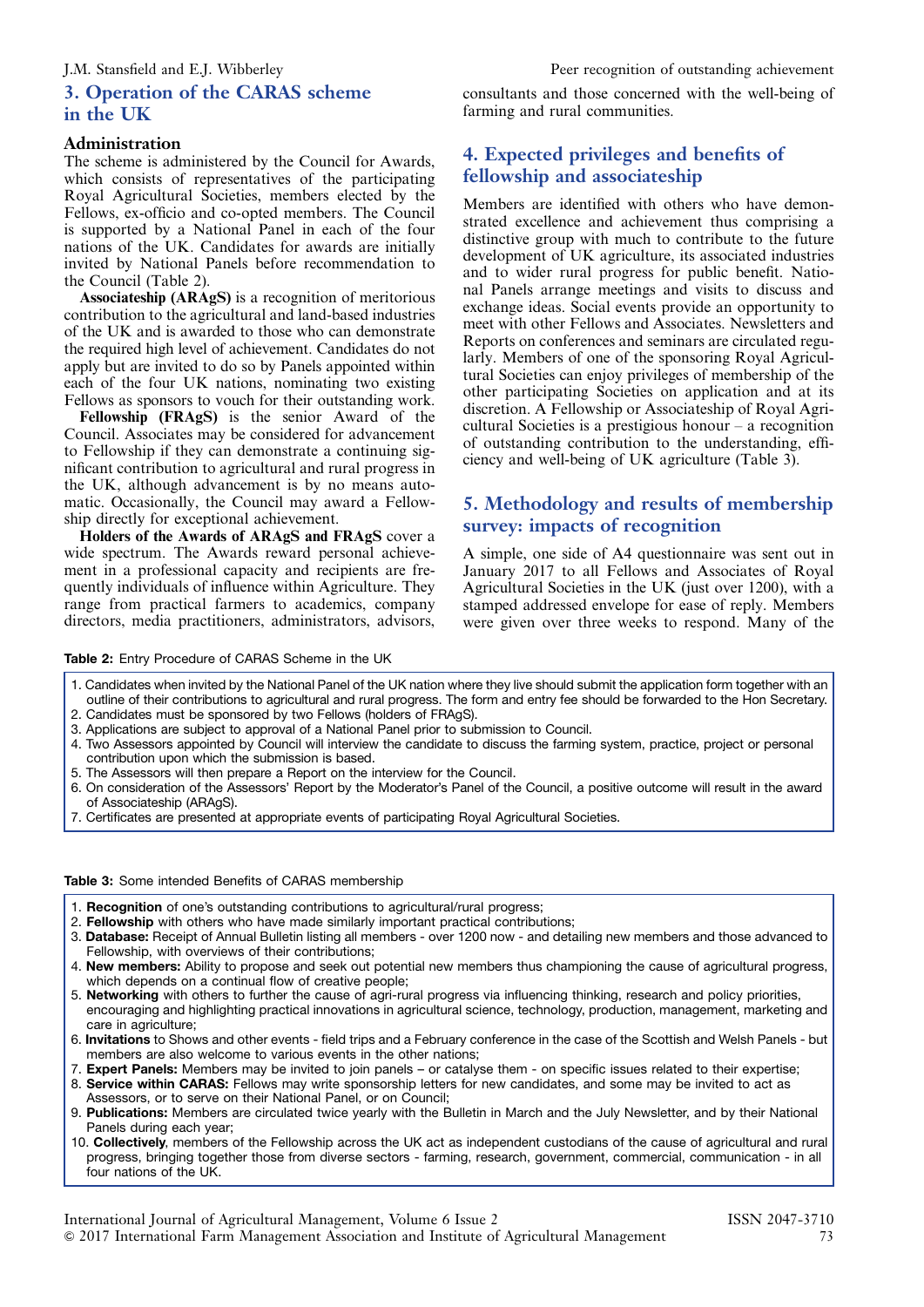answers were harvested through the 5-point Likert Scale tick box, plus limited written comment. Additionally – and 'killing two birds with one stone'! – members were invited to supply on the same reply form a 50-word profile of themselves to insert on the CARAS website. Invitations to do so hitherto via requests in our Newsletters and Annual Bulletin had only elicited a 9% return. The survey form is presented in Appendix 1. A 49% response rate was achieved by the end of four weeks. Of those, some 85% provided a website profile; some specifically declined to choose giving an entry. Associates (mean age 61.5) were marginally more inclined to do so than Fellows (mean age  $68.7$ ) – see Table 4.

Responses were via coded SAEs provided in order to give eight groups on receipt: England Fellows (EF), Northern Ireland Fellows (NIF), Scotland Fellows (SF), Wales Fellows (WF) with four groups for Associates – viz. EA, NIA, SA and WA.

Analysis of opinions of respondents provided the results summarised in Table 5. Assigning numbers to the Likert Scale responses from  $5 =$  'Strongly Agree' to 1 = 'Strongly Disagree', factors were calculated for each choice and an aggregate expressed for the eight categories (four nations of Associates and four of Fellows). These factors indicate the strength of opinion in each case.

Additionally, the percentage who either agreed or strongly agreed for each opinion requested were calculated and are reported in [Table 6](#page-4-0) and detailed in Appendix 2. There is a notable level of agreement on all questions between the eight groupings of Fellows and of Associates but some significant differentials, which will need pondering by National Panels later. Some interpreted questions like P 'CARAS urges me to contribute more to life' in terms of it not being the key motivator or else being one of many. In all cases, the aspect of enjoyment of their membership rated consistently highly.

Questions were then grouped into their hidden categories and analysed accordingly, as shown in [Table 7.](#page-4-0) These categories were inspirational (motivational) factors, consequential outcome factors, cohesive (mutuality)

| <b>Table 4:</b> Numbers and Age Profile of Associates and Fellows responding by Nation |  |
|----------------------------------------------------------------------------------------|--|
|----------------------------------------------------------------------------------------|--|

| <b>GROUP</b>                 | n   | $\%$ | Av.Age (Years) | Age range |
|------------------------------|-----|------|----------------|-----------|
| <b>England Fellows EF</b>    | 204 | 56   | 69             | 47-94     |
| N. Ireland Fellows NIF       | 37  | 46   | 65             | 49-81     |
| Scotland Fellows SF          | 98  | 46   |                | 45-93     |
| Wales Fellows WF             | 111 | 52   | 70             | 46-96     |
| <b>England Associates EA</b> | 74  | 47   | 63             | 43-84     |
| N. Ireland Associates NIA    | 15  | 49   | 64             | 49-81     |
| Scotland Associates SA       | 30  | 39   | 59             | 43-82     |
| <b>Wales Associates WA</b>   | 24  | 30   | 60             | 45-81     |

Table 5: Overall Strength of Responses of Fellows and Associates in the four nations

| <b>STRENGTH OF RESPONSE* n =</b>                            | 204 | 37         | 98        | 111       | 74  | 15         | 30        | 24        |
|-------------------------------------------------------------|-----|------------|-----------|-----------|-----|------------|-----------|-----------|
| % Response                                                  | 56  | 46         | 46        | 52        | 47  | 49         | 39        | 30        |
| Topics on which your opinion is sought**:                   | EF  | <b>NIF</b> | <b>SF</b> | <b>WF</b> | EA  | <b>NIA</b> | <b>SA</b> | <b>WA</b> |
| A. Possible CARAS recognition inspired me                   | 3.8 | 3.8        | 3.7       | 4.0       | 3.6 | 3.6        | 3.7       | 4.3       |
| <b>B.</b> My CARAS recognition encourages me still          | 4.2 | 4.2        | 4.0       | 4.2       | 3.9 | 4.0        | 4.2       | 4.5       |
| <b>C.</b> CARAS motivates me to collaborate with others     | 3.7 | 4.2        | 3.7       | 3.9       | 3.5 | 3.5        | 3.7       | 4.3       |
| D. CARAS motivates me to promote Agriculture plus           | 3.9 | 4.2        | 3.8       | 4.1       | 3.6 | 3.8        | 4.0       | 4.3       |
| <b>E.</b> CARAS scheme is for ultimate Public good          | 4.1 | 4.3        | 3.8       | 4.0       | 3.7 | 4.1        | 3.8       | 4.1       |
| <b>F.</b> Advancing A to FRAgS needs far more extra output  | 3.5 | 3.8        | 3.4       | 3.9       | 3.5 | 3.6        | 3.0       | 3.6       |
| G. CARAS must stick to its core <b>Awarding</b> role        | 4.0 | 3.9        | 3.7       | 4.1       | 3.7 | 3.8        | 3.8       | 4.0       |
| H. It's good CARAS recognises Agric. Plus other rural       | 4.0 | 4.2        | 4.1       | 4.2       | 4.1 | 4.1        | 4.3       | 4.2       |
| <b>I.</b> CARAS motivates better work standards             | 3.7 | 3.8        | 3.7       | 3.9       | 3.7 | 3.8        | 3.9       | 3.7       |
| <b>J.</b> CARAS fellowship is enjoyable                     | 4.3 | 4.7        | 4.5       | 4.5       | 4.1 | 4.1        | 4.3       | 4.3       |
| K. CARAS involvement stimulates creative thinking           | 4.0 | 4.5        | 4.1       | 4.1       | 4.0 | 3.7        | 3.9       | 4.2       |
| <b>L.</b> CARAS involvement stimulates positive action      | 3.8 | 4.3        | 4.5       | 3.9       | 3.8 | 3.9        | 4.0       | 3.8       |
| M. CARAS widens my Agric./Rural understanding               | 4.0 | 4.6        | 4.0       | 3.9       | 3.9 | 4.2        | 4.0       | 4.4       |
| N. CARAS exposes me to other Agric. opinions                | 4.0 | 4.5        | 4.2       | 4.1       | 3.9 | 4.2        | 4.2       | 4.1       |
| <b>O.</b> CARAS sharpens my resolve to learn more           | 3.6 | 4.2        | 3.7       | 3.9       | 3.6 | 4.1        | 4.0       | 4.2       |
| <b>P.</b> CARAS urges me to contribute more to life         | 3.6 | 4.2        | 3.6       | 3.9       | 3.6 | 3.9        | 3.9       | 3.9       |
| Q. CARAS standards are kept with rigour                     | 3.8 | 4.2        | 3.8       | 3.7       | 3.9 | 3.9        | 3.9       | 4.1       |
| <b>R.</b> CARAS policy to <i>invite</i> applicants is right | 4.2 | 4.3        | 4.1       | 4.2       | 4.1 | 4.1        | 4.2       | 3.8       |
| S. CARAS members' varied Agric.links are good               | 4.3 | 4.4        | 4.3       | 4.1       | 4.1 | 4.1        | 4.2       | 4.5       |
| <b>T.</b> CARAS website is a welcome development            | 4.1 | 3.7        | 3.9       | 4.1       | 4.0 | 3.4        | 4.2       | 4.2       |
| <b>U.</b> I intend to use CARAS website                     | 3.8 | 3.9        | 3.8       | 3.9       | 3.9 | 3.6        | 4.1       | 4.2       |
| V. CARAS March & July mailings are enough                   | 3.9 | 3.8        | 3.8       | 3.9       | 3.9 | 3.3        | 3.8       | 3.7       |
| W. CARAS should celebrate its Jubilee in 2020               | 4.3 | 4.6        | 4.1       | 4.3       | 4.3 | 3.8        | 4.3       | 4.5       |
| X. Members should attend their National Panel events        | 3.6 | 4.2        | 3.9       | 4.1       | 3.6 | 4.2        | 3.7       | 3.9       |
| <b>Y.</b> CARAS scheme is well understood by outsiders      | 2.1 | 2.3        | 2.2       | 2.4       | 2.2 | 2.0        | 2.5       | 2.4       |

\*Using Likert Scale choices and multiplying the number of respondents to the question by 5,4,3,2,1 respectively (where 5 = strongly agree) which are then aggregated into a factor out of 5.0. Overall, there was a 49% response from all existing members via this SAE postal survey + website entry form (52% response from Fellows and 42% response from Associates). Associates = A; Fellows = F \*\*E, NI, S, W = England; N Ireland; Scotland; Wales.

ISSN 2047-3710 International Journal of Agricultural Management, Volume 6 Issue 2 74 & 2017 International Farm Management Association and Institute of Agricultural Management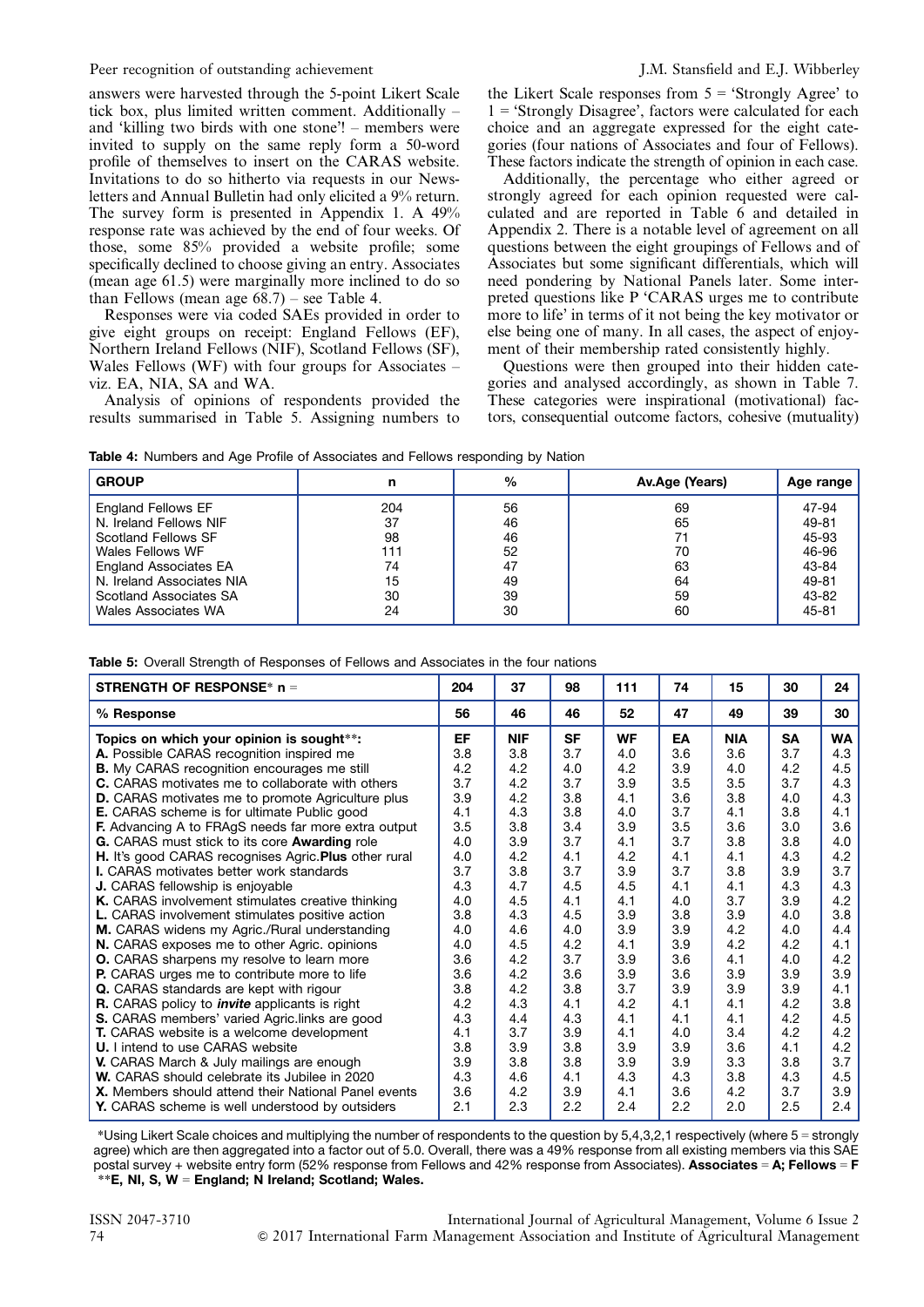<span id="page-4-0"></span>Table 6: Averaged Percentage Agreement among Respondent Fellows and Associates

| <b>AV.PERCENTAGES Agree + Strongly Agree</b>               | $n = 450$      | $n = 143$         |
|------------------------------------------------------------|----------------|-------------------|
| *see Note below                                            | <b>Fellows</b> | <b>Associates</b> |
| Topics on which your opinion is sought:                    |                |                   |
| A. Possible CARAS recognition inspired me                  | 73.7           | 72.2              |
| <b>B.</b> My CARAS recognition encourages me still         | 85.5           | 90.7              |
| <b>C.</b> CARAS motivates me to collaborate with others    | 69.7           | 71.0              |
| <b>D.CARAS</b> motivates me to promote Agriculture plus    | 79.5           | 79.5              |
| <b>E.CARAS</b> scheme is for ultimate Public good          | 81.2           | 74.0              |
| <b>F.</b> Advancing A to FRAgS needs far more extra output | 56.7           | 40.5              |
| G.CARAS must stick to its core Awarding role               | 71.5           | 66.0              |
| H. It's good CARAS recognises Agric. Plus other rural      | 83.0           | 86.7              |
| <b>I.CARAS</b> motivates better work standards             | 64.2           | 73.5              |
| <b>J.CARAS</b> fellowship is enjoyable                     | 94.5           | 87.0              |
| <b>K.CARAS</b> involvement stimulates creative thinking    | 84.0           | 82.0              |
| <b>L.CARAS</b> involvement stimulates positive action      | 77.0           | 79.2              |
| M.CARAS widens my Agric./Rural understanding               | 82.7           | 81.5              |
| N.CARAS exposes me to other Agric. opinions                | 89.7           | 88.7              |
| <b>O.</b> CARAS sharpens my resolve to learn more          | 69.7           | 79.5              |
| <b>P.CARAS</b> urges me to contribute more to life         | 65.7           | 76.0              |
| <b>Q.CARAS</b> standards are kept with rigour              | 72.7           | 75.2              |
| R.CARAS policy to <i>invite</i> applicants is right        | 86.5           | 81.7              |
| <b>S.CARAS</b> members' varied Agric. links are good       | 93.7           | 88.7              |
| T.CARAS website is a welcome development                   | 82.2           | 77.2              |
| <b>U.I</b> intend to use CARAS website                     | 69.7           | 76.0              |
| <b>V.CARAS March &amp; July mailings are enough</b>        | 77.5           | 68.7              |
| <b>W.CARAS</b> should celebrate its Jubilee in 2020        | 90.5           | 89.0              |
| X. Members should attend their National Panel events       | 76.2           | 63.5              |
| Y. CARAS scheme is well understood by outsiders            | 6.7            | 4.7               |
| % Providing Website entry                                  | 83.2           | 85.2              |

\*Note: Differentials between nations are for Panels to ponder and discuss later.

Table 7: Factor Categories from grouped responses

| <b>FACTOR CATEGORIES(with Questions)**</b> | EF   | <b>NIF</b> | <b>SF</b> | WF   | AV.F | EA   | <b>NIA</b> | <b>SA</b> | <b>WA</b> | AV.A |
|--------------------------------------------|------|------------|-----------|------|------|------|------------|-----------|-----------|------|
| <b>Inspirational</b> $(A, B, K, L)$        | 3.95 | 4.20       | 4.07      | 4.05 | 4.07 | 3.82 | 3.80       | 3.95      | 4.20      | 3.94 |
| <b>Consequential (C, D, E, I)</b>          | 3.85 | 4.12       | 3.75      | 3.97 | 3.92 | 3.62 | 3.80       | 3.85      | 4.10      | 3.84 |
| Cohesive $(J, S, W, X)$                    | 4.12 | 4.48       | 4.20      | 4.25 | 4.26 | 4.02 | 4.05       | 4.12      | 4.30      | 4.12 |
| <b>Educational</b> (M, N, O, P)            | 3.80 | 4.37       | 3.87      | 3.95 | 4.00 | 3.75 | 4.10       | 4.02      | 4.15      | 4.00 |
| <b>Communications</b> (T, U, V)            | 3.93 | 3.80       | 3.83      | 3.97 | 3.88 | 3.93 | 3.43       | 4.03      | 4.03      | 3.85 |
| <b>Policy</b> $(F, G, H, Q, R)$            | 3.90 | 4.08       | 3.82      | 4.02 | 3.95 | 3.86 | 3.90       | 3.84      | 3.94      | 3.88 |
| <b>Public Understanding (Y)</b>            | 2.10 | 2.30       | 2.20      | 2.40 | 2.25 | 2.20 | 2.00       | 2.50      | 2.40      | 2.27 |

\*\*Note: Associates = A; Fellows = F; and E, NI, S,  $W =$  England; N Ireland; Scotland; Wales.

factors, educational (both learning by members and inclination to share knowledge), communications (both existing publications and web potential), policy (of CARAS organisational procedures) and public understanding.

The 'public understanding' category - about understanding of the CARAS scheme by outsiders - was considered deficient by all groups i.e. the majority disagreed or strongly disagreed that the CARAS scheme is well understood by outsiders. Given that applicants are invited to apply – as consistently supported across all eight groupings – one might question how important it is for outsiders to know about the scheme. On the other hand, if its existence can inspire people in agriculture to aspire to contribute significantly enough to agricultural progress to be recognised by CARAS, then its existence and standards need to be better known. Many respondents commented specifically to that effect, also noting the importance of better understanding within agriculture and the public in general of what the standards mean once awarded. To this end, CARAS is now, and has been for some years, listed in Whitaker's Almanack among Charities and Societies. It is noteworthy

that all other categories were rated highly positively by all eight groupings of Fellows and Associates in the four nations of the UK with the exception of Question F 'Advancement from Associate to Fellow needs far more extra output'. This statement proved ambiguous; some took it to mean 'ought to require far more extra effort' (on which opinion varied) while others seemed to take it retrospectively for either their own case or for other awardees, and some thought it had not required 'far more extra effort'. Perhaps it would have been better phrased 'Advancement from Associateship to Fellowship should require far more extra effort'? CARAS Council and the National Panels of each nation will need to digest and debate the findings and differentials between their respondents and respondents as a whole, on which comparisons and contrasts are precluded by time and space here. There was strong endorsement from this survey for the existing procedures and policies of CARAS, where results again merit proper, more detailed reflection.

The strongest trends emerging are shown in [Figure 2](#page-5-0) where Fellows showed somewhat higher appreciation than Associates of inspirational, consequential, cohesive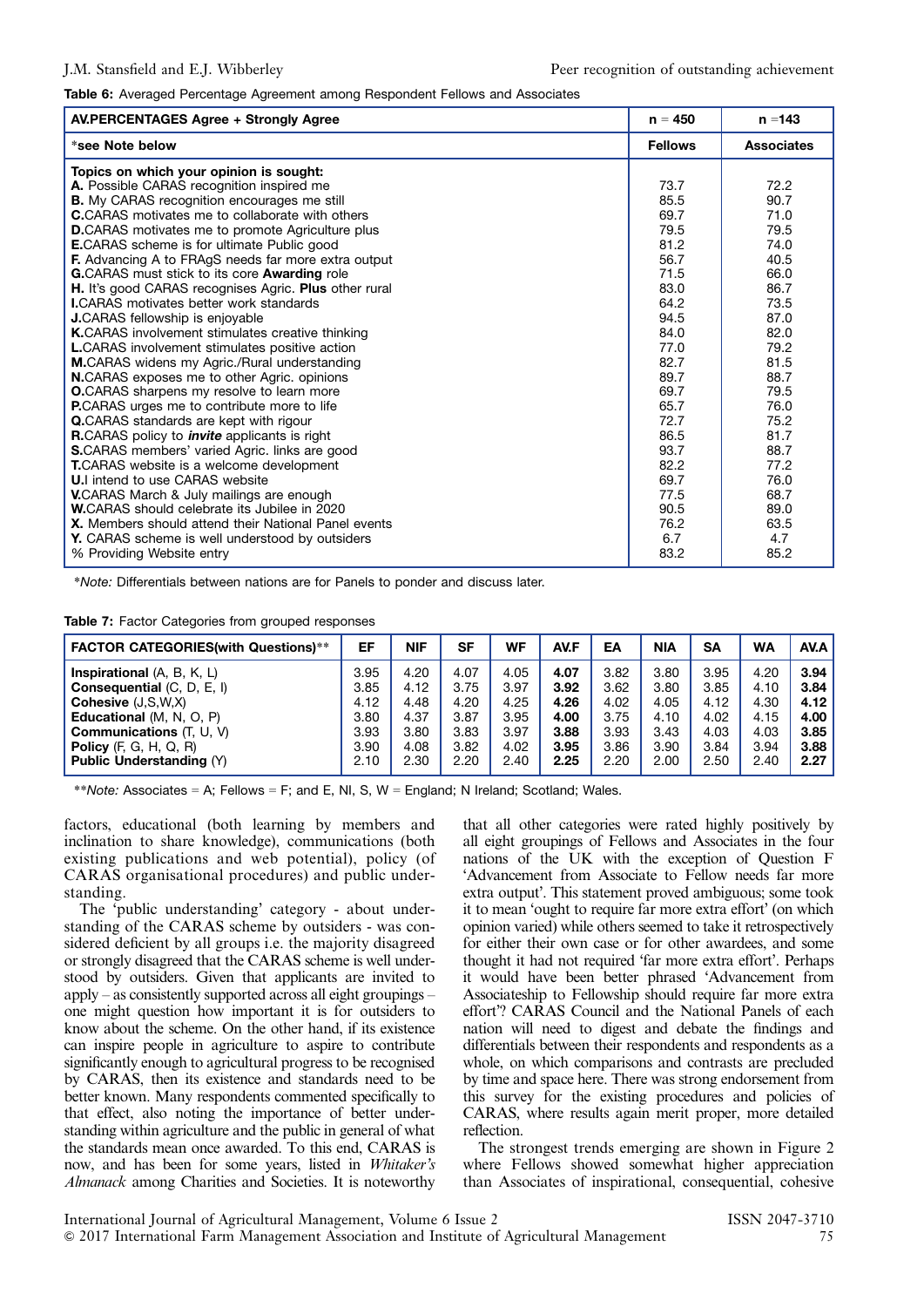<span id="page-5-0"></span>

Figure 2: Relative Strength of Grouped Responses: Fellows ( $n=450$ ) and Associates ( $n=143$ ) Website: http://www.royalagriculturalsocieties.org/

and policy aspects. There was no difference in the appreciation of educational and communications matters between Associates and Fellows, and both groups clearly thought the CARAS scheme not well understood by outsiders.

The questionnaire also invited members to comment on how the CARAS scheme would best be improved, and also on what if anything they would like to be added to its role (noting that it is not a lobbying group). Only some 22% commented – and constructively so - on potential improvements, while around 17% of the respondents chose to comment on the role of CARAS, several of those urging it to concentrate on its core Constitutional role of recognising excellence and making awards accordingly. A full digest of responses has been compiled for fuller analysis and consideration by the Council of CARAS and its National Panels in each of the four nations. However, here is presented an overview of the main issues raised about the improvement and role of CARAS. These concern publicity so that what CARAS Fellows and Associates have to offer is better known to promote agriculture for public benefit with independent, objective and balanced analysis. There is great concern to encourage the next generation into agriculture, by offering mentoring and exploring other ways of encouraging them, including in schools, colleges and universities. There is a desire to monitor research and development priorities, to share in focus groups on specific topics of the moment, and especially to feed into the discussion and policy-making around Brexit. There are several members who believe that CARAS should engage again with the exploration of professional recognition and possible ultimate Chartered Status for Agriculturalists. This would mean liaising with our colleagues in the Institute of Agricultural Management (IAgrM) whom we encouraged to pursue, as they have done, the P.Ag (Professional Agriculturalist) scheme after CARAS catalysed a comprehensive exploration of professional recognition in 2007 (Wibberley, 2007). The reason that Council decided then that its catalytic role was accomplished and to hand on to IAgrM was in order to concentrate on its clearly mandated core role of recognising excellence and making awards. Council will no doubt review its position on this and other matters, especially of policy commented upon.

# 6. Discussion

It is clear that respondents in our survey are conscious that collectively we have a huge pool of diverse practical

and relevant experience available for the benefit of agriculture. They represent 49% of current membership of The Fellowship of Royal Agricultural Societies administered by CARAS. There is a strong sense that this pool needs to be harnessed to impact the public, policy-makers and the research and development agenda more effectively. However, many members recognise that those who hold CARAS awards are already engaged through many other agricultural and rural organisations and thus exert their influence, and maximise the 'reach' of CARAS. Concern to help younger people in agriculture and to recognise potential Associates at an earlier age is common to all four nations. Some of the policy suggestions made would require members to take initiative and responsibility to implement, such as more interaction together and sharing of information, whether by seminars or via the website. Other matters require Council decisions regarding its policies. Overall, its present procedures and standards are endorsed and it can take heart from that while not being complacent that there is much food for thought about its future activities and aspirations. The hypotheses that this peer recognition inspires, motivates to constructive action and improved management, strengthens mutuality, educates and fosters sharing of knowledge/information and enables communication between leading agriculturalists are confirmed by the responses, which show high percentages in agreement (Table7 and Appendix 2).

# 7. Conclusions and recommendations

While not being a lobbying organisation, as with pressure groups, the Fellowship of Royal Agricultural Societies is a source of independent practical knowledge and information and can advocate for agriculture and rural well-being when and where necessary with suitable diplomacy. More publicity about what CARAS has to offer is clearly mandated by this survey, and perhaps merits each National Panel appointing one of its members as champion for PR and Press/media liaison, as well as Council itself appointing one of its number to that role. Members from each nation have expressed the need to recognise outstanding candidates at an earlier age. England already considers all Nuffield Scholars as they complete their scholarship Reports and pursue further contributions. It is worth remembering that Pitt was Prime Minister at 24, while Mozart was dead at 35!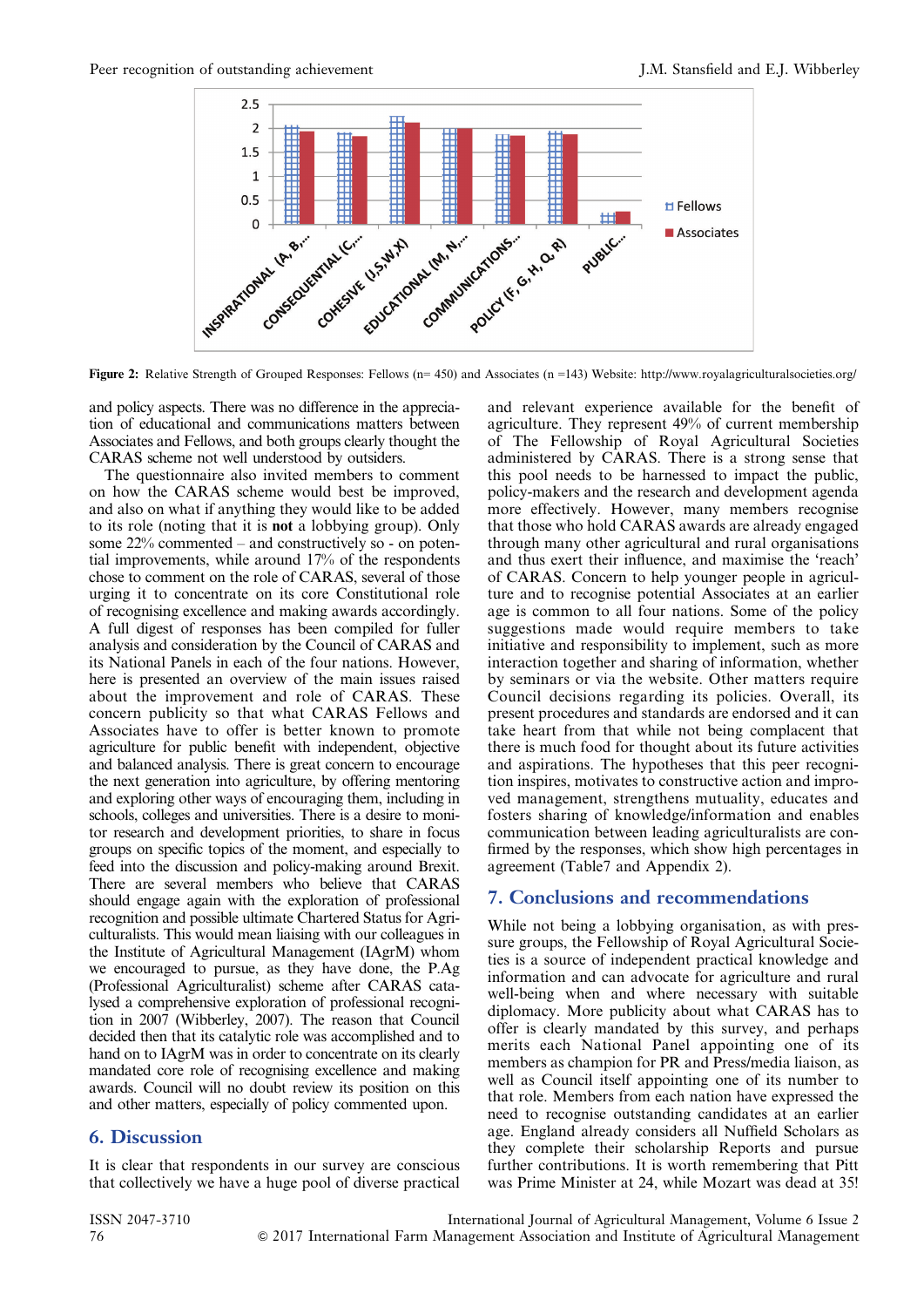The average age of members in this survey must be viewed in relation to the fact that healthy agriculturalists tend to live to ripe old ages and that members can continue in the Fellowship for life. Nevertheless, there is clear impetus to search earlier among high achievers who evidently are contributing in distinguished ways to agricultural progress from their early thirties.

It is hoped that this Report may encourage agriculturalists in other parts of the world if no such scheme exists to develop a scheme for peer recognition elsewhere. Agriculture is a vocation that merits such a motivational incentive for the public good of future generations.

# About the authors

Malcolm Stansfield is a past President of IFMA and serves on its Council. He was a Visiting Professor at the Royal Agricultural University, Cirencester and was the longest serving staff member of the University of Reading when he retired as Director of the Farm Management Unit. He is Hon. Secretary of the CARAS English Panel, and works much within farming.

John Wibberley runs his own business since 1989 and is a Visiting Professor at The University of Reading & at The Royal Agricultural University, Cirencester. He works in agricultural resource management and extension in UK & abroad. Since 2000, he is Hon.Sec. & part-time Coordinator UK Council for Awards of Royal Agricultural Societies (CARAS).

# REFERENCES AND FURTHER READING

- Alliston, J.C. and Gonzalez-Diaz, F (2005) Leadership in a Changing Agriculture in UK. International Farm Management Association 15th Congress, Campinas SP, Brazil, No 24279.
- Cervone, D., Shadel, W.G., Smith, R.E. and Fiori, M. (2006) Self-Regulation: Reminders and Suggestions from Personality Science. Applied Psychology: An International Review, 55 (3) 333–385.
- Florida, R.L. (2002) The Rise of the Creative Class. Basic Books, 404 pp.
- Gregor, R.F. (2010) The Council for Awards of Royal Agricultural Societies: some recollections and observations. Mimeo. 3 pp.
- McClelland, David (1953) The Achievement Motive. (Appleton-Century-Crofts, NY, USA).
- Soper, M.H.R. (1994) Rewards for Service to British Farming. Farmers' Club Journal, Autumn Edition, 10-11.
- Wibberley, E.J. (2007) Recognising Professionalism in Agriculture. Farmers' Club Journal 206, 6-7. London.
- Wibberley, E.J. (2016) Agriculture: Values, Vision & Ventures. Keynote Paper, Africa Farm Management Association Congress (AFMA10), Mauritius, Nov. 2016, 11 pp.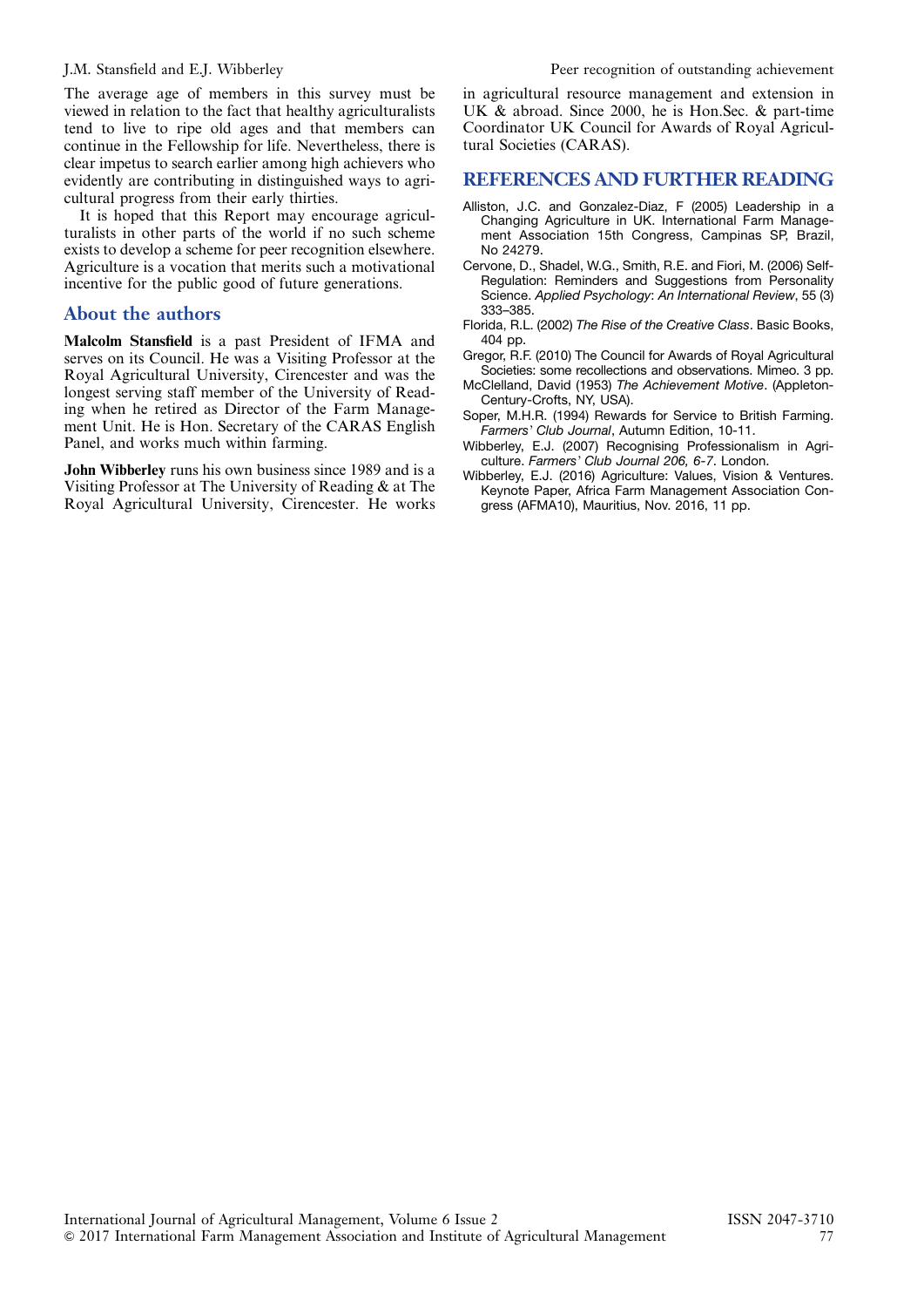# Appendix 1

# CARAS IMPACTS ON YOU & OTHERS: EVALUATION QUESTIONNAIRE Jan.2017

CARAS exists to recognise outstanding contributions to UK Agric. Progress & make Awards.

Does the existence of the CARAS award scheme motivate agricultural progress? How does being an Associate or Fellow influence your ongoing contributions to agricultural well-being & public good? Please complete & return this form with your 50-word personal profile in the SAE provided by January 27<sup>th</sup> 2017 to: Professor John Wibberley, Hon Sec. Thanks!

A). Please give Your full name, contact e-mail address, best telephone number(s) & Age in box:-

| <br>mail:<br>Name:<br>lel: |  |  |  |  |
|----------------------------|--|--|--|--|
|----------------------------|--|--|--|--|

B). Please underline of which YOU are a member? : Scotland / England / N. Ireland / Wales

C). Please tick appropriate column to indicate *your views* of aspects of your CARAS award/scheme

| Topics on which your opinion is sought:                                                                                                                                                                                                                                                                                                                                                                                                                                                                                                                                                                                                                                                                                                                                                                                                                                                                                                                                                                                                                                                                                                                                                                                                                        | <b>Strongly Agree</b> | Agree | <b>Neutral</b> | <b>Disagree</b> | <b>Strongly Disagree</b> |  |  |
|----------------------------------------------------------------------------------------------------------------------------------------------------------------------------------------------------------------------------------------------------------------------------------------------------------------------------------------------------------------------------------------------------------------------------------------------------------------------------------------------------------------------------------------------------------------------------------------------------------------------------------------------------------------------------------------------------------------------------------------------------------------------------------------------------------------------------------------------------------------------------------------------------------------------------------------------------------------------------------------------------------------------------------------------------------------------------------------------------------------------------------------------------------------------------------------------------------------------------------------------------------------|-----------------------|-------|----------------|-----------------|--------------------------|--|--|
| A. Possible CARAS recognition inspired me<br>B. My CARAS recognition encourages me still<br>C.CARAS motivates me to collaborate with others<br>D.CARAS motivates me to promote Agriculture plus<br>E.CARAS scheme is for ultimate Public good<br>F Advancing A to FRAgS needs far more extra output<br>G.CARAS must stick to its core <b>Awarding</b> role<br>H. It's good CARAS recognises Agric. Plus other rural<br><b>I.CARAS motivates better work standards</b><br>J.CARAS fellowship is enjoyable<br>K.CARAS involvement stimulates creative thinking<br>L.CARAS involvement stimulates positive action<br>M.CARAS widens my Agric./Rural understanding<br>N.CARAS exposes me to other Agric. opinions<br>O.CARAS sharpens my resolve to learn more<br>P.CARAS urges me to contribute more to life<br>Q.CARAS standards are kept with rigour<br>R.CARAS policy to <i>invite</i> applicants is right<br>S.CARAS members' varied Agric. links are good<br>T.CARAS website is a welcome development<br>U.I intend to use CARAS website<br>V.CARAS March & July mailings are enough<br>W.CARAS should celebrate its Jubilee in 2020<br>X. Members should attend their National Panel events<br>Y.CARAS scheme is widely understood by outsiders<br>Z.OTHER? |                       |       |                |                 |                          |  |  |
| What specific matters would best improve CARAS?                                                                                                                                                                                                                                                                                                                                                                                                                                                                                                                                                                                                                                                                                                                                                                                                                                                                                                                                                                                                                                                                                                                                                                                                                |                       |       |                |                 |                          |  |  |
| What, if anything, would you like CARAS to add to its role, noting that it's NOT a lobbying group?                                                                                                                                                                                                                                                                                                                                                                                                                                                                                                                                                                                                                                                                                                                                                                                                                                                                                                                                                                                                                                                                                                                                                             |                       |       |                |                 |                          |  |  |
| PLEASE provide a 50 WORD PROFILE to describe your present activity for the CARAS Website:-                                                                                                                                                                                                                                                                                                                                                                                                                                                                                                                                                                                                                                                                                                                                                                                                                                                                                                                                                                                                                                                                                                                                                                     |                       |       |                |                 |                          |  |  |